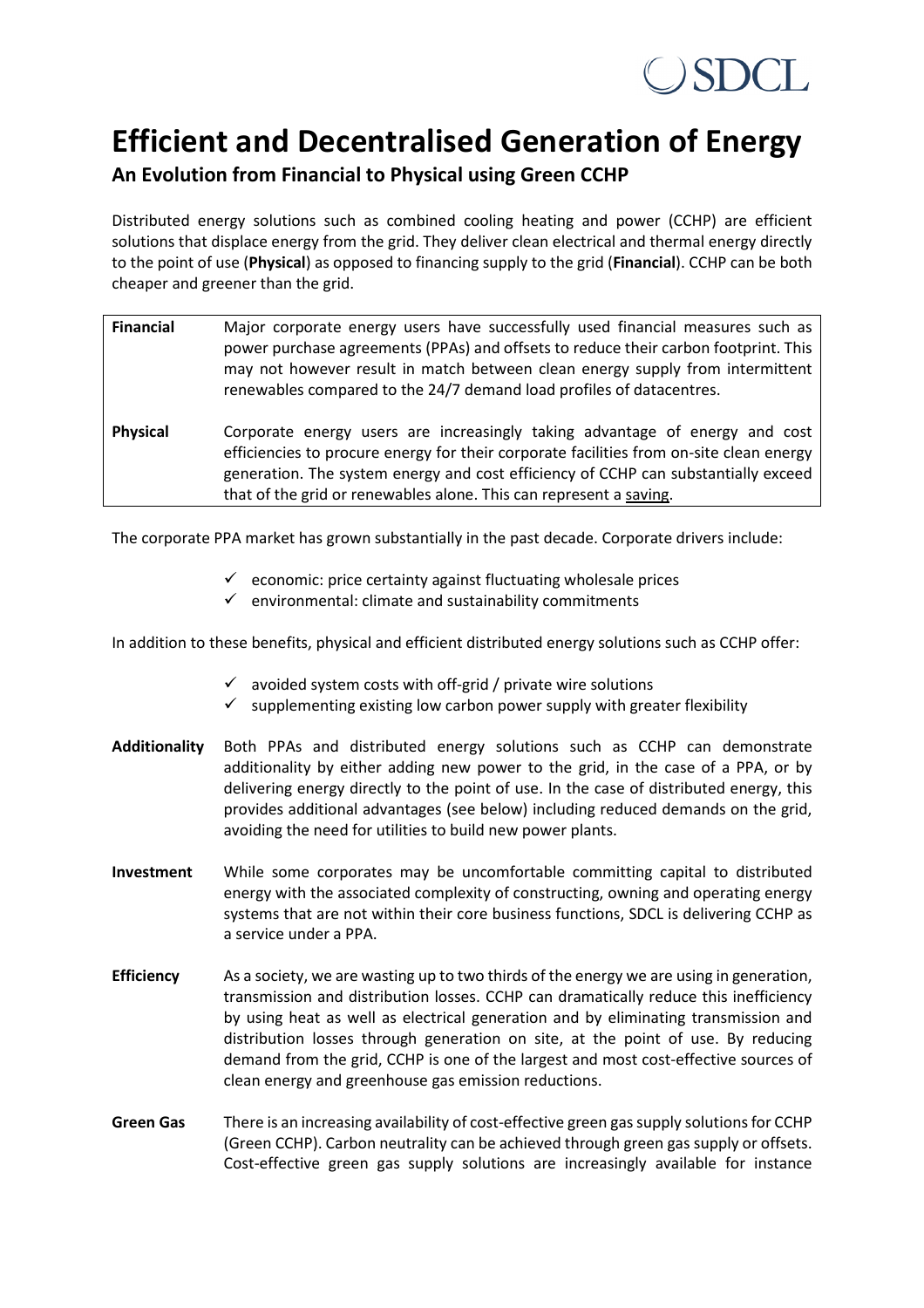### **An Evolution from Financial to Physical using Green CCHP**

through utility contracts or purchasing fully traceable and certified green gas certificates, e.g. offtake from a bio-methane/renewable natural gas plant. **Key Advantages of Green CCHP**

Green CCHP can deliver highly efficient, low carbon and secure supply of energy directly to data centres and other buildings and critical infrastructure assets. Green CCHP is:

- **Prime power**: It is a prime power source that can use the grid and uninterruptible power supply solutions such as diesel and batteries as backup.
- **Cost efficient**: It is typically lower cost than the grid, availing of attractive spark spread conditions and the increasing availability of green gas options.
- **Energy efficient**: the combined electrical and thermal efficiency of Green CCHP (> 65-80%) can be double the efficiency levels of the grid (< 40%) and a baseload energy solution that is substantially more efficient than wind, solar and other intermittent renewables.
- **Resilient**: a reliable and secure defence against black-outs from electrical grid interruptions and 24/7 baseload operations with availability of 95-99.999%.
- $\checkmark$  Flexible: a long-term solution that can be contracted through a PPA (with a 10 to 15 year plus term) that reduces risk from design, build, operation and maintenance and to levels of output that can provide grid services as well as prime power for on-site consumption.
- **Environmental**: It is lower carbon and can meet the highest environmental standards such as emissions control in challenging urban environments such as New York and London.

### **Cost efficiency**

Green CCHP offers substantial energy cost savings compared to the grid and any other clean energy solution in a number of key markets, taking into account all environmental and emissions controls.

The economic advantages of CCHP are often underpinned by the gross margin associated with the value of electricity generated compared to the fuel costs (the "spark spread"). Where the spark spread is sufficient to cover all operation, maintenance, capital and financial costs, there is a business case for CCHP and it may compete favourably with supply from the grid. These conditions are particularly prevalent in the North East United States and European markets such as the UK & Ireland.

| Spark spread: | The \$/MWh difference in price between electricity and natural gas is between 3 to 5x<br>in several key markets.                                                            |
|---------------|-----------------------------------------------------------------------------------------------------------------------------------------------------------------------------|
| Cost savings: | Annual cost savings of 10-25% p.a. are available in the several key markets, taking into<br>account the cost of green gas procurement and typical capex and opex.           |
| PPA:          | SDCL offers a long-term PPA solution under which it provides up to 100% of the cost<br>of the design, build finance, ownership, operation and maintenance of CHP solutions. |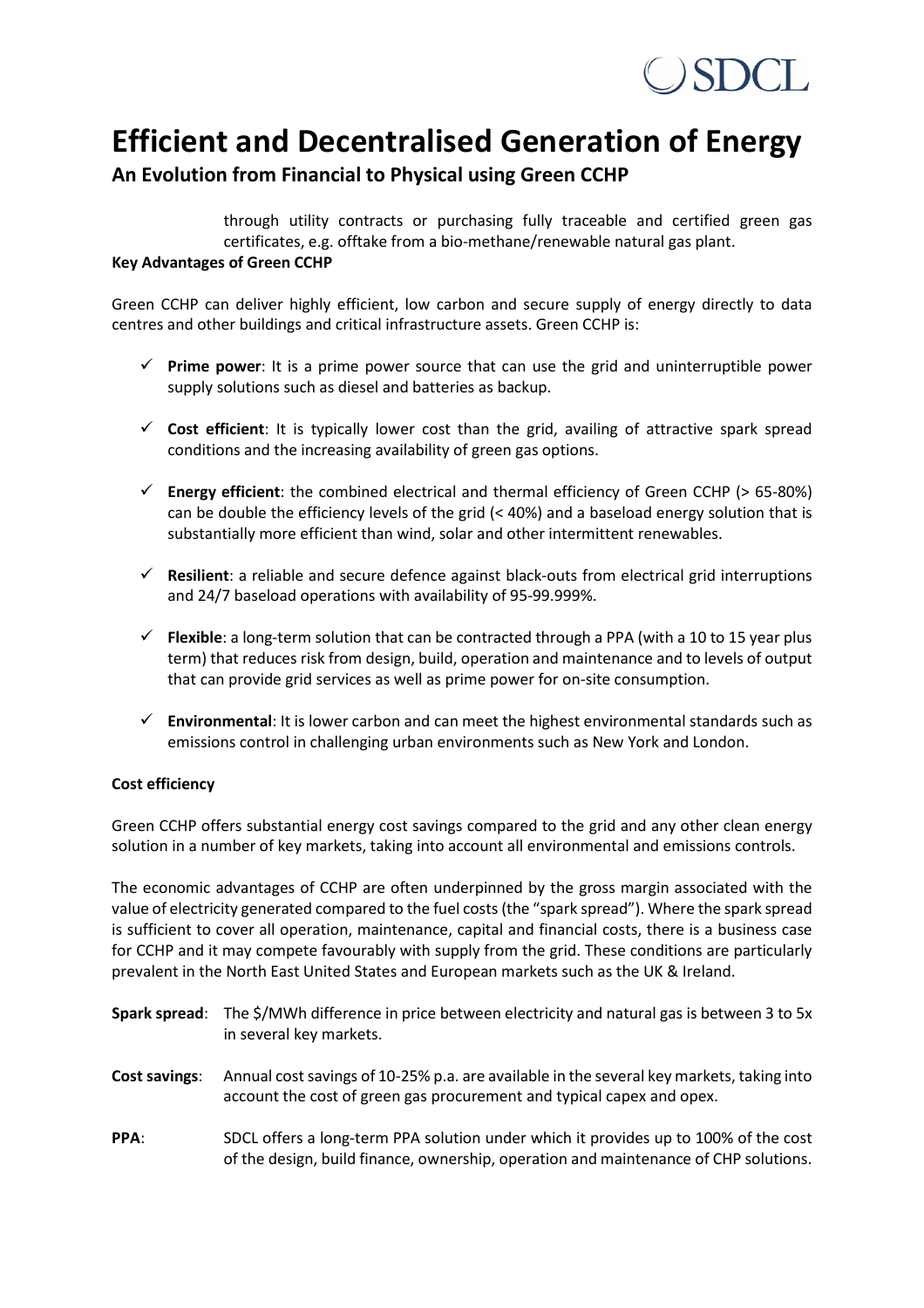

**An Evolution from Financial to Physical using Green CCHP**

It structures a long-term service fee or tolling arrangement for energy produced and subject to specified levels of availability and other key performance indicators.

The business case for CCHP in markets with high electricity prices and constrained supply also includes resilience and security of supply. Locations at risk of grid interruptions from natural disasters and other extreme events are also a key focus for CCHP, which can be used as a line of defence against business interruption and associated financial losses.

### **Emission reduction and controls**

In addition to major carbon emission reduction benefits, Green CCHP can employ Best Available Control Technology (BACT) for the control and reduction, versus the electrical grid, of:

- $\checkmark$  NOx (50% plus reduction versus grid)
	- o Dry Low NOx Combustors
	- o Catalytic Combustion
	- o Water or Steam Injection
	- o SCR with Ammonia or Urea
- $\checkmark$  CO2 (20% plus reduction versus grid)
	- o Oxidation Catalyst
- $\checkmark$  SO2 (90% plus reduction versus grid)
	- o Control with low sulfur and ultra-low sulfur fuel selection
- $\checkmark$  VOC / UHC
	- o Oxidation catalyst
- $\checkmark$  PM
	- o Controlled with fuel selection

### **Addressing traditional hurdles to PPAs with CCHP**

**Hedging** While PPAs offer companies stable power prices and a hedge against electricity price volatility, many companies are not comfortable with committing to 15 or 20 year contractual arrangements if they are concerned that power prices will fall in the years ahead. However, CCHP PPAs can help mitigate this concern by allowing companies to keep control of, or hedge, their natural gas fuel price exposure, while offering a fixed price for electricity and heat produced. Given the correlation between natural gas and electricity prices, this can help mitigate or control risk.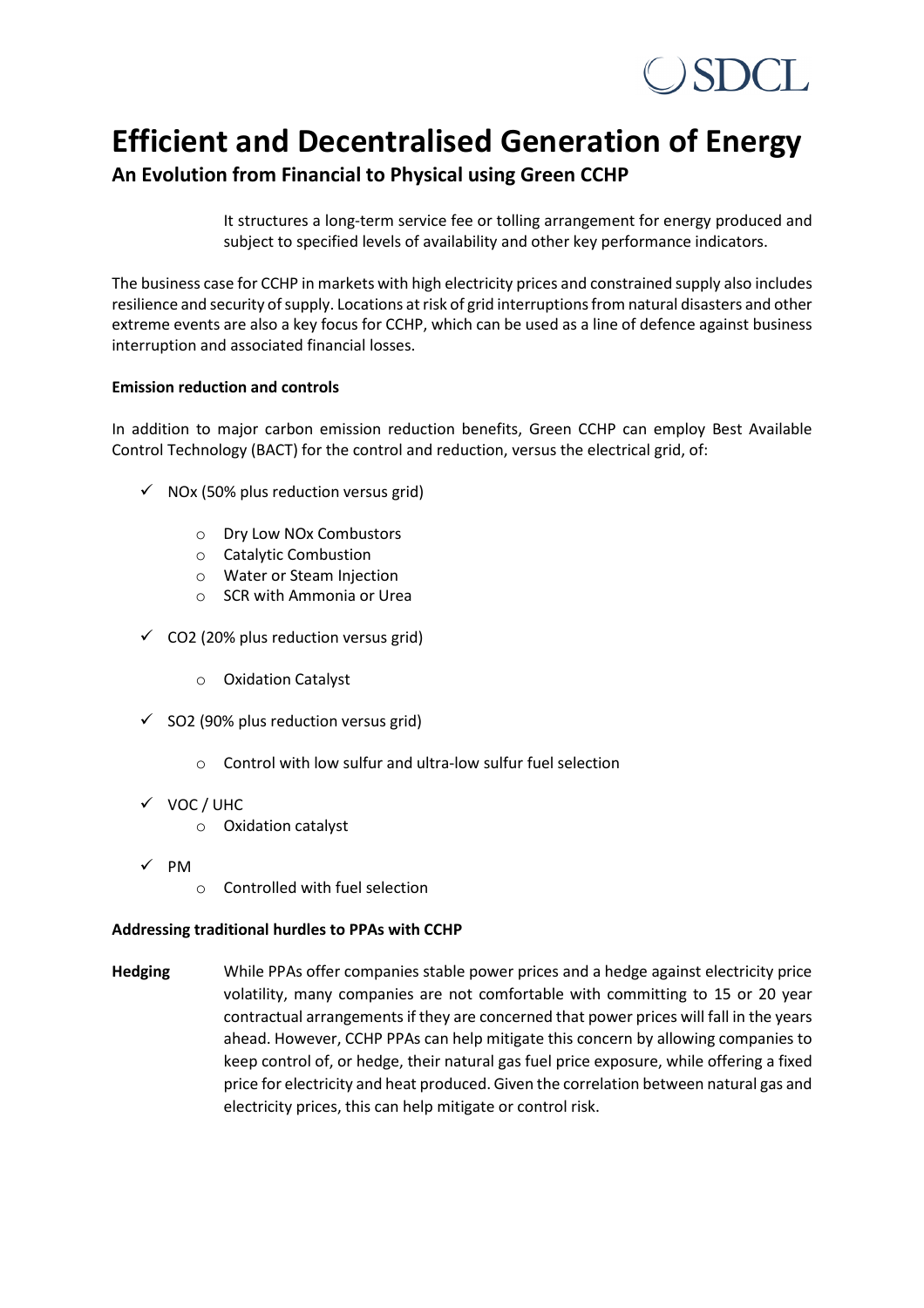

**An Evolution from Financial to Physical using Green CCHP**

- **Accounting** Long-term PPAs also can present accounting issues or gain treatment as "debt equivalents" by credit-rating agencies. CCHP PPAs can be structured as service contract, delivering off-balance sheet treatment for companies.
- **Size** Companies may have too small an electrical load at any one site to make a renewable energy PPA arrangement attractive to a developer on the one hand or to deliver a cost-effective baseload energy solution on the other hand. CCHP PPAs can be delivered to a bespoke design and specification to match load profile. SDCL has delivered CCHP PPAs for as small a load as 1.4MW, while at the same time having to flexibility to be designing system solutions for to up to 100MW of flexible generation.

#### **APPENDIX A**

CCHP can deliver substantial reductions in greenhouse gases and other emissions.

#### **Table 1: Illustration of good quality CCHP compared to the grid (US Average)**







The results generated by the CHP Emissions Calculator are intended for educational and outreach purposes only; it is not designed for use in developing emission inventories or preparing air permit applications.

| <b>Annual Emissions Analysis</b>  |                   |                                                      |                                        |                                           |                          |  |  |  |
|-----------------------------------|-------------------|------------------------------------------------------|----------------------------------------|-------------------------------------------|--------------------------|--|--|--|
|                                   | <b>CHP System</b> | <b>Displaced</b><br><b>Electricity</b><br>Production | <b>Displaced Thermal</b><br>Production | <b>Emissions/Fuel</b><br><b>Reduction</b> | <b>Percent Reduction</b> |  |  |  |
| NOx (tons/year)                   | 74.09             | 68.20                                                | 79.87                                  | 73.98                                     | 50%                      |  |  |  |
| SO2 (tons/year)                   | 7.80              | 116.76                                               | 1.25                                   | 110.20                                    | 93%                      |  |  |  |
| CO2 (metric tons/year)            | 125.549           | 73.301                                               | 86,223                                 | 33,976                                    | 21%                      |  |  |  |
| Carbon (metric tons/year)         | 34,241            | 19.991                                               | 23,515                                 | 9,266                                     | 21%                      |  |  |  |
| Fuel Consumption (MMBtu/year)     | 2,325,946         | 938,724                                              | 1,597,393                              | 210,171                                   | 8%                       |  |  |  |
| <b>Acres of Forest Equivalent</b> |                   |                                                      |                                        | 9,266                                     |                          |  |  |  |
| Number of Cars Removed            |                   |                                                      |                                        | 5,791                                     |                          |  |  |  |

#### Displaced Electricity Generation Profile: eGRID State Average All Sources 2014

**Region Selected: US Average** 

This CHP project will reduce emissions of Carbon Dioxide (CO2) by 33,976 metric tons per year This is equal to 9,266 metric tons of carbon equivalent (MTCE) per year

This reduction is equal to removing the carbon that would be absorbed by 9,266 acres of forest







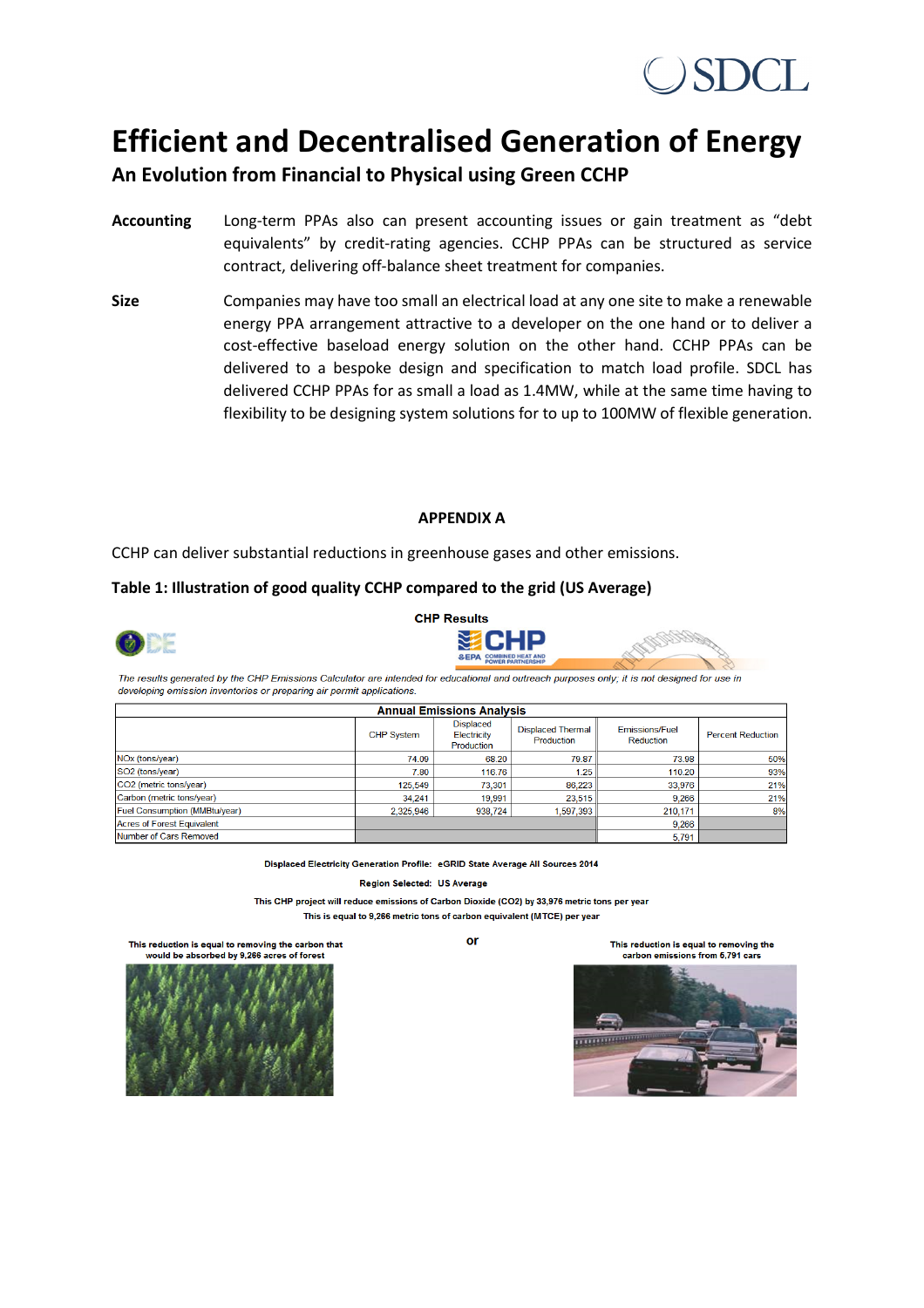

| <b>Existing Generation Sources</b>  |             |            |                        |                |  |  |
|-------------------------------------|-------------|------------|------------------------|----------------|--|--|
| Name                                | INOx Ib/MWh | SO2 Ib/MWh | CO <sub>2</sub> Ib/MWh | <b>Btu/kWh</b> |  |  |
| <b>EGrid Annual Average</b>         | 0.93        | 1.63       | 1,123                  | 9,630          |  |  |
| l EGrid Annual Fossil               | 1.28        | 2.40       | 1,665                  | 13,916         |  |  |
| l EGrid Annual Coal                 | 1.885       | 3.95       | 2,167                  | 10,470         |  |  |
| l FGrid Annual Oil                  | 2.686       | 3.69       | 1.568                  | 9,299          |  |  |
| l EGrid Annual Natural Gas          | 0.34        | 0.046      | 913                    | 7,675          |  |  |
| Coal Boiler 3.8 lb/MWh NOx          | 3.800       | 5.000      | 1,967                  | 9,500          |  |  |
| Coal Boiler 1.5 lb/MWh NOx          | 1.500       | 2.500      | 1,967                  | 9,500          |  |  |
| Coal Boiler with SCR 0.8 lb/MWh NOx | 0.800       | 1.000      | 1,967                  | 9,500          |  |  |
| Gas Boiler 0.77 lb/MWh NOx          | 0.770       | 0.006      | 1.286                  | 11,000         |  |  |
| Gas Turbine Peaker 25 ppm           | 1.103       | 0.007      | 1,403                  | 12,000         |  |  |
| Gas combined-cycle 9 ppm            | 0.265       | 0.005      | 935                    | 8,000          |  |  |
| Gas combined-cycle 3 ppm            | 0.077       | 0.004      | 818                    | 7,000          |  |  |

**An Evolution from Financial to Physical using Green CCHP**

*Sources: United States Environmental Protection Agency, Combined Heat and Power Partnership*

N.B. The emissions comparisons above are versus the grid, rather than a "typical" or "average" thermal plant on the US grid today. The grid included approximately  $1/3^{rd}$  non-thermal generation such as nuclear, non-hydro renewable and hydro. This should therefore provide a conservative comparison to typical or average thermal plant generating on the US grid today. Further, while best in class combined cycle gas turbines can now operate at above 50% efficiency, good quality CCHP can achieve combined electrical and thermal efficiencies of over 85%.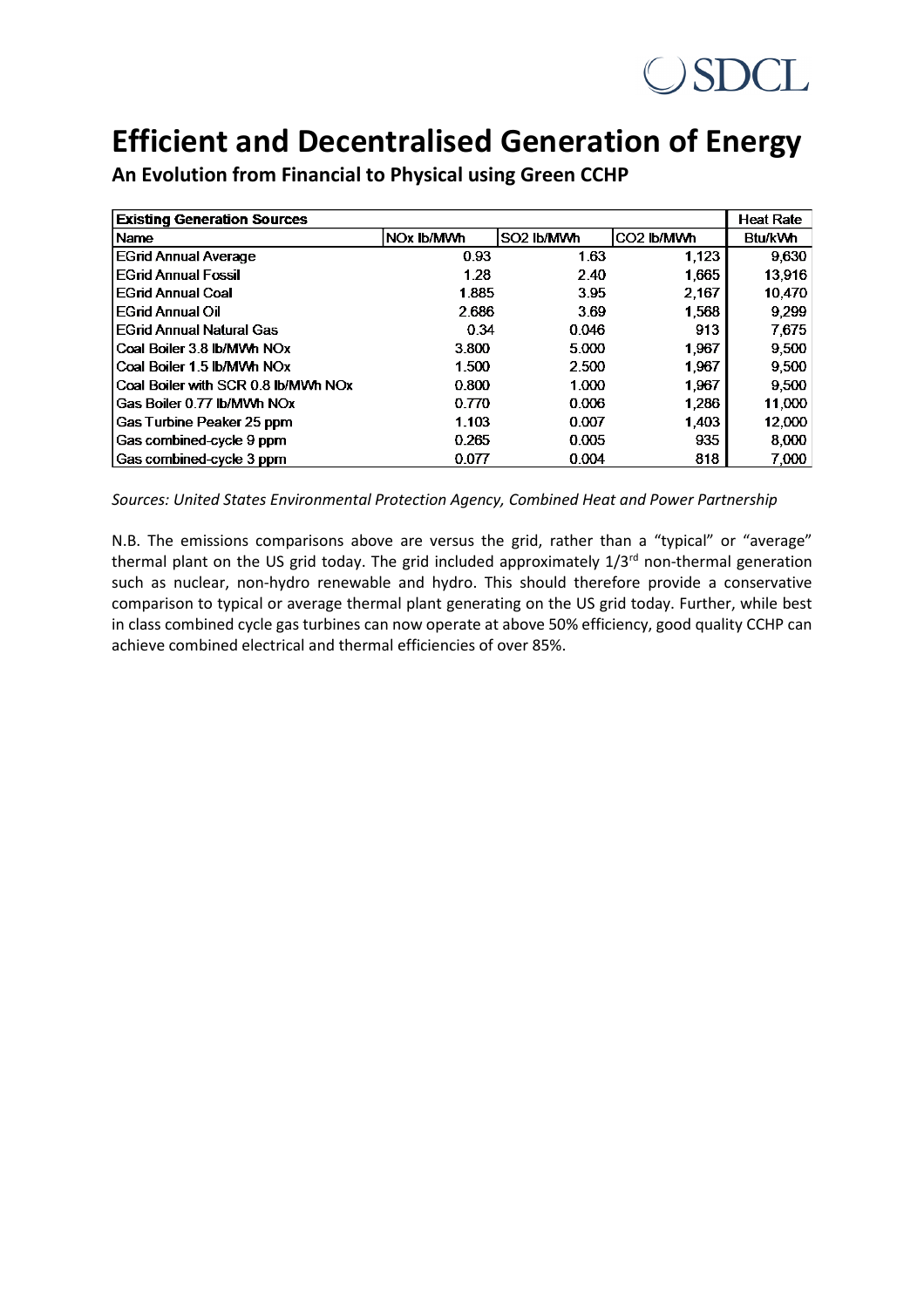

**An Evolution from Financial to Physical using Green CCHP**

### **APPENDIX B**

Green CCHP can help achieve a "carbon free" as opposed to a "carbon offset" outcome. Carbon offset can be achieved by buying clean energy to offset corporate use. Carbon free can only be achieved by matching supply to demand over time. Green CCHP has the potential to achieve this.

**Chart A: Simplified illustration of "Carbon Free" versus "Carbon Offset"**



### *Source: The Energy Collective*

**Carbon Offset:** In Chart A above, a fictitious company's electrical load profile over a day is depicted as the combined grey and blue areas (A+C). The chart also depicts a solar generation deal (Power Purchase Agreement or "PPA") that the company struck for energy supply. Total generation is depicted as the combined orange + blue areas (B+C). In this case, Clean Generation has been dimensioned to match the electrical load. That is to say: A+C = B+C. The areas under both the load and generation curves are equal. That balance is often referred to as 100 Percent Carbon Offset. It is a milestone, such as that preannounced for 2017 by Google.

**Limitations of Offset**: However, there is excess generation at times, because the load and generation are not matched. The blue area reflects "Clean Operations", corporate electrical load that is supplied by "Clean Generation". The orange, however, reflects excess Clean Generation that must be utilized elsewhere in the grid at the time it is generated. Most notably, the grey reflects "Dirty Operations"; corporate electrical load that requires traditional generation sources (coal or gas) for supply. The company therefore still needs significant amounts of traditional generation to meet its needs. It is operating at only c. 50% Carbon Free, despite buying Clean Generation for 100 Percent Carbon Offset. In advanced solar markets like California, utilities don't always have a place to use all the solar generation. Excess is periodically produced, and sometimes production from solar facilities gets